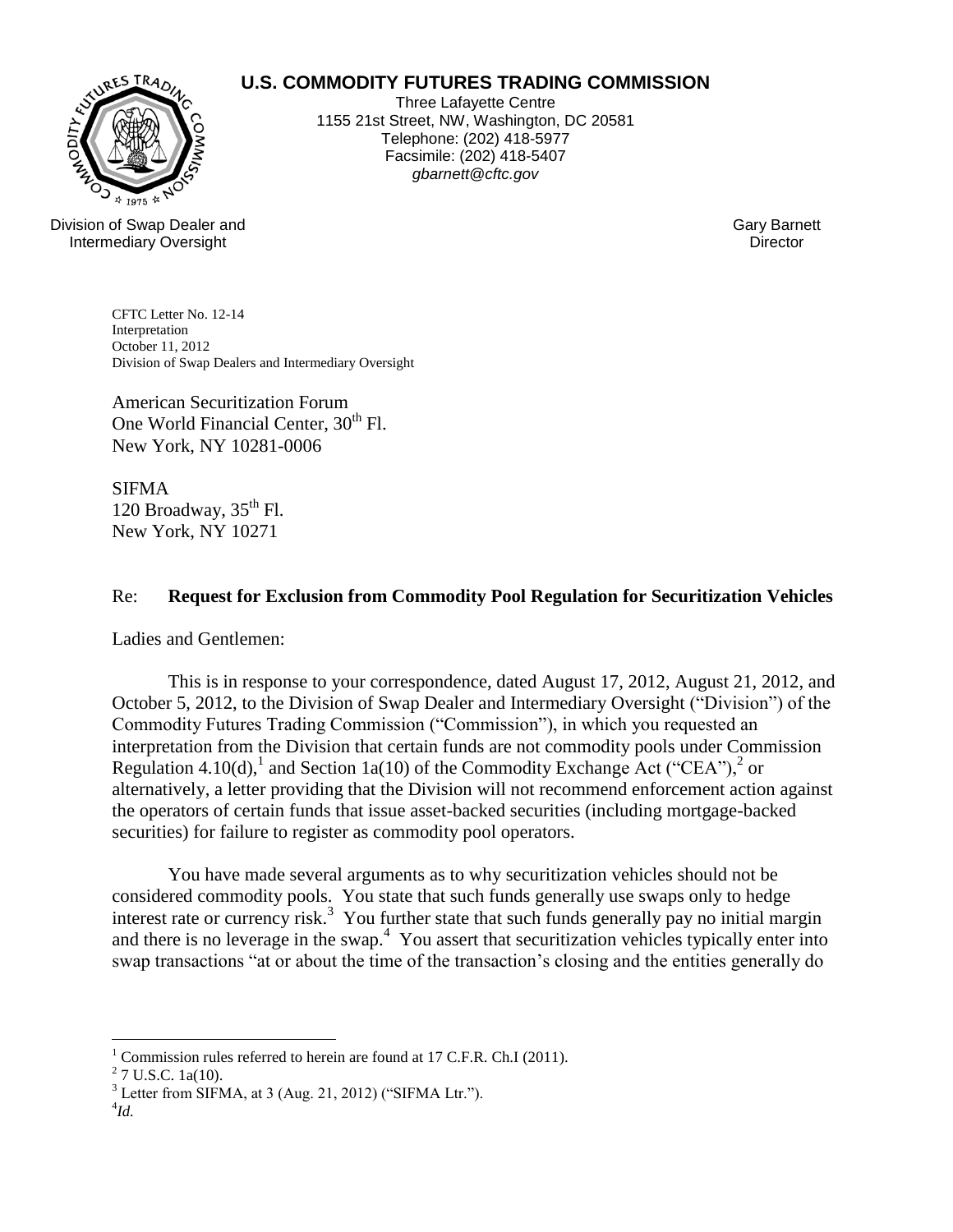not enter into new swaps except as may be necessary to address counterparty downgrade or default."<sup>5</sup>

You argue that when the Commission's existing guidance of what activities result in classification of a fund as a commodity pool is viewed in conjunction with the recent inclusion of swaps within the definition of a "commodity interest," it could result in securitization vehicles being captured within the Commission's jurisdiction, which could impose significant burdens on the securitization industry that could have a chilling effect on the launch of new securitization vehicles.<sup>6</sup>

You argue that securitization vehicles do not satisfy the definition of commodity pool, and more specifically, that securitization vehicles do not meet the criteria articulated by the Ninth Circuit in *Lopez v. Dean Witter Reynolds Inc.*<sup>7</sup> In particular, you state that most securitization vehicles do not have multiple equity participants, do not have pro rata allocations of accrued profits or losses because the issued interests are in the form of debt or debt-like interests with a stated interest rate or yield and principal balance and a specific maturity date, and do not have a purpose of trading in swaps or other commodity interests. You also assert that securitization vehicles are "capital markets financings of sales finance or other financial asset inventory" as opposed to an investment trust.<sup>8</sup>

You specifically request "no-action" relief or interpretative guidance for entities that are operated consistent with the Securities and Exchange Commission's Regulation  $AB$ , the Securities and Exchange Commission's rule  $3a-7$ ,<sup>10</sup> or the requirements of a covered bond statute.<sup>11</sup> You also request relief for entities involved in collateralized debt obligations, collateralized loan obligations, and synthetic securitizations.<sup>12</sup> Additionally, you request blanket relief for securitization transactions that were initiated before the date of this letter or are otherwise in the process of being executed.<sup>13</sup>

In 1981, the Commission proposed and adopted the definition of "pool" in Commission Regulation 4.10(d), which provided that "pool" means "any investment trust, syndicate or similar form of enterprise operated for the purpose of trading commodity interests."<sup>14</sup> At that time there was no statutory definition of a commodity pool. The statutory definition of commodity pool, as it currently appears in Section 1a(10) of the CEA, is substantively identical to the Commission's longstanding regulatory definition of the term "pool."<sup>15</sup>

 $\overline{a}$ 5 *Id.*

<sup>6</sup> *Id.* 

<sup>7</sup> 805 F.2d 880 (9th Cir. 1986).

<sup>8</sup> SIFMA Ltr. at 4.

<sup>9</sup> 17 CFR 229.1100, *et seq.*

<sup>10</sup> 17 CFR 270.3a-7.

<sup>&</sup>lt;sup>11</sup> American Securitization Forum Letter, October 5, 2012, at 5 ("ASF II").

<sup>12</sup> *Id.* at 7.

<sup>13</sup> *Id.* at 3.

<sup>&</sup>lt;sup>14</sup>46 FR 26004, 26014 (May 8, 1981).

<sup>15</sup> *See*, 7 U.S.C. §1(a)(10), and 17 C.F.R. 4.10(d).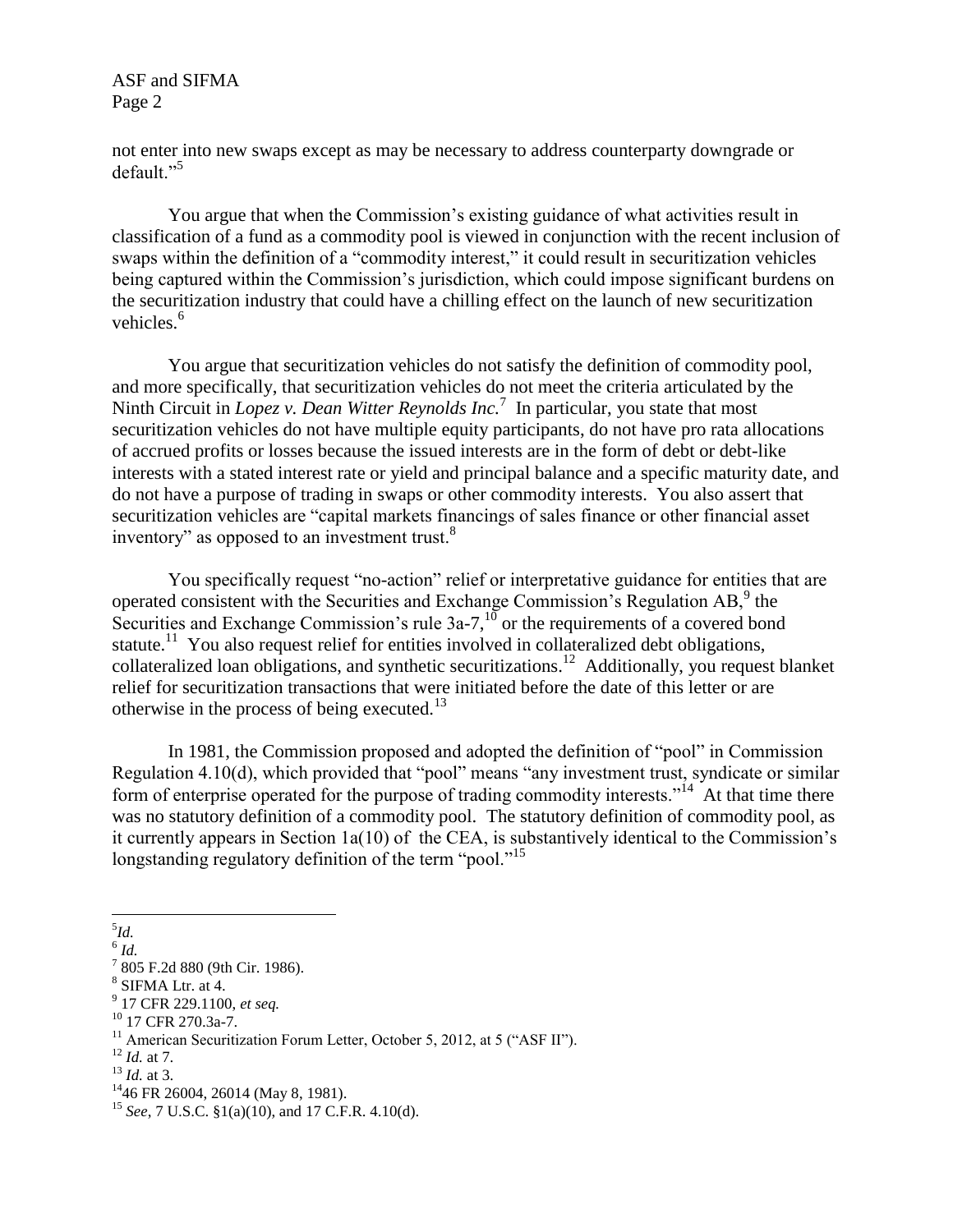From the time of its adoption in 1981, the Commission has declined to constrain the phrase "operated for the purpose of trading" to the narrowest of possible interpretations. The reasons that the Commission articulated for rejecting a narrow understanding of the phrase were grounded in its dual concerns for customer and market protection. The Commission noted in the Preamble to the 1981 rule that commenters were concerned that the definition was overly broad.<sup>16</sup> One commenter suggested a brightline percentage test as a function of commodity interests to other portfolio holdings to determine whether a collective investment scheme should be considered a pool. The Commission declined to set a specific percentage as a threshold over which an entity would be considered a commodity pool due to concerns that an entity which would not exceed the set trading level could still be marketed as a commodity pool to participants, who should still be afforded the protections under Part 4 of the Commission's regulations.<sup>17</sup>

Several other commenters suggested that the definition should be narrowed to only those funds whose "principal purpose" was the trading of commodity interests. The Commission rejected that suggestion because it could "inappropriately exclude from the scope of the Part 4 rules certain persons who are, in fact, operating commodity pools."<sup>18</sup> Thus, the Commission recognized that there may be entities whose primary business focus may be outside the commodity interest sphere, yet may still have a significant exposure to those markets, which may implicate the Commission's concerns regarding both customer and market protection. The rejection of the more narrow "principal purpose" language further indicated the Commission's determination to expand the constrained meaning of the phrase "operated for the purpose of." There is no evidence in the legislative record to indicate that when Congress adopted a statutory definition of "commodity pool," that is substantively identical to the Commission's longstanding regulatory definition of "pool," it intended for the Commission to modify its understanding of the scope of phrase "operated for the purpose of."

The determination to not to construe the phrase "operated for the purpose of" in the narrowest possible manner required that a comprehensive qualitative approach to determining a fund's status as a pool was necessary. The Commission stated in the 1981 Preamble that "[d]epending on the facts of a particular case, an entity may or may not be a "pool" within the scope of  $\S$  4.10(d)."<sup>19</sup> According to the Commission, this requires "an evaluation of all the facts relevant to the entity's operation."<sup>20</sup>

 $\overline{a}$ 

<sup>16</sup>*Id.* at 26005.

<sup>17</sup>*Id.*

<sup>&</sup>lt;sup>18</sup>*Id.* at 26006. The Commission's conclusion that commodity pools are not limited to those funds whose primary purpose is trading commodity interests is consistent with the Dodd-Frank Act's recent amendments to the CEA in Section 4m(3). Section 4m(3) was amended to exempt certain commodity trading advisors ("CTAs") from registration provided that their business does not primarily consist of acting as a CTA, and that the CTA does not serve as a CTA to a commodity pool that is engaged primarily in trading commodity interests. 7 U.S.C. 6m(3). This statutory exemption for CTAs recognizes that there may be entities that are properly considered commodity pools that are not engaged primarily in trading commodity interests. Congress did not include a similar concept in the definition of commodity pool in CEA section 1a(10) or in the amended commodity pool operator definition in CEA section 1a(11).

 $^{19}$  *Id.* <sup>20</sup> *Id.*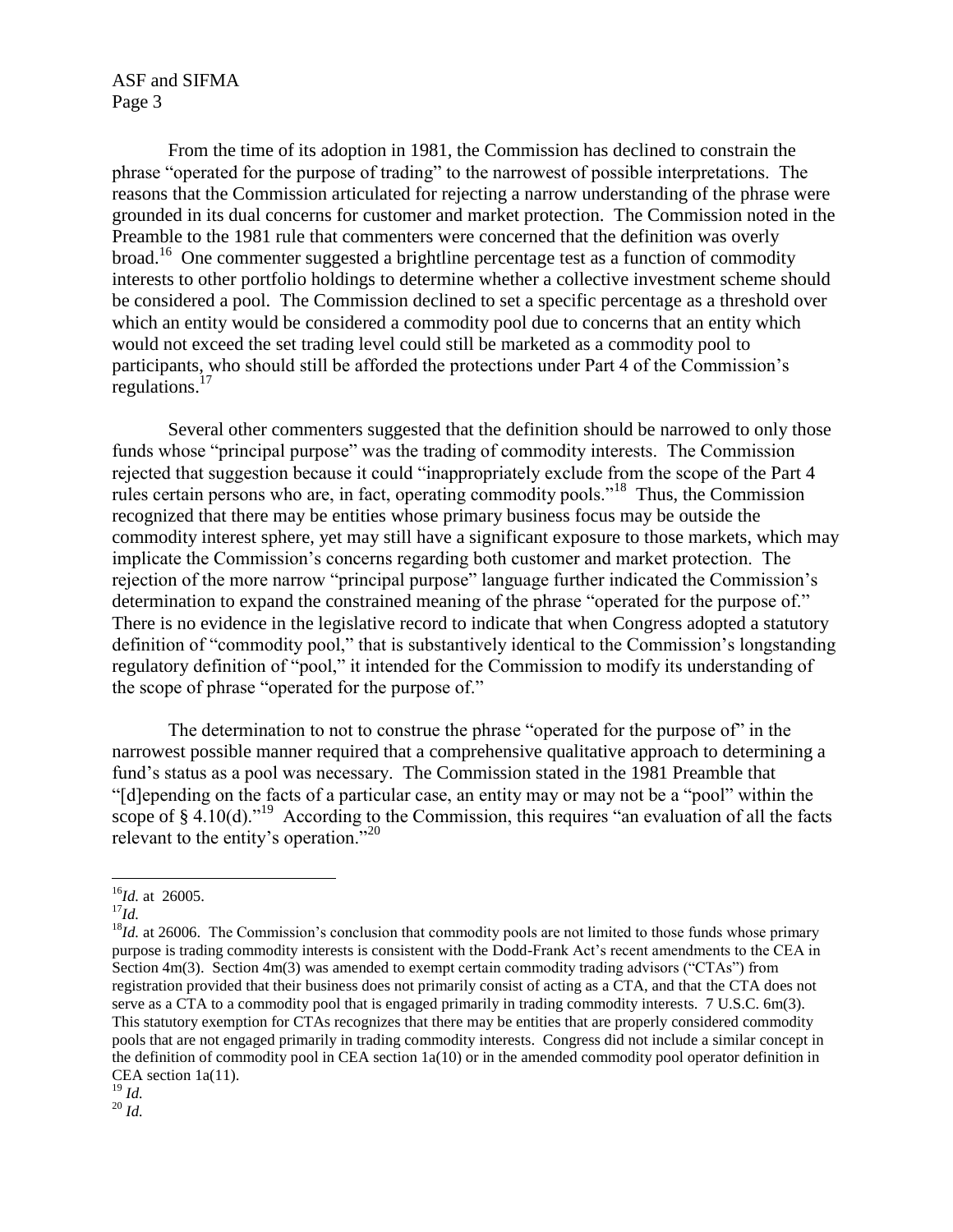The Division believes that, consistent with the Commission's longstanding statements regarding the analysis of whether a fund is a pool, although the *Lopez* factors are useful, they are not dispositive and the failure of a fund to satisfy one or more of the factors does not mean that the fund is not a pool. The Division believes that it is required to evaluate the facts and circumstances presented in their entirety and determine whether a pooled investment vehicle possessing such characteristics should properly be considered to be a commodity pool. In attempting to make such an evaluation based on the characteristics you have presented, we tend to agree that certain entities that meet certain of the criteria you identify are likely not commodity pools, such as securitization vehicles that do not have multiple equity participants, do not make allocations of accrued profits or losses, <sup>21</sup> and only issue interests in the form of debt or debt-like interests with a stated interest rate or yield and principal balance and a specific maturity date. Other sorts of financings or investments, however, based on the descriptions you have provided, do not preclude the issuer or, in the case of a covered bond, the related covered pool from being a commodity pool. Thus, your request for relief for entities operating to some extent under any covered bond statute, entities involved in collateralized debt obligations, entities involved in collateralized loan obligations, any insurance-related issuances, and any other synthetic securitizations is overly broad and does not provide any assurance that the related entities or a portion of their assets, operations, or activities would not properly be considered a commodity pool.

Nevertheless, based on an evaluation of the facts and circumstances presented regarding securitization vehicles and their issuance of asset-backed securities,  $^{22}$  the Division has determined that certain securitization vehicles should not be included within the definition of "commodity pool" and its operator should not be included within the definition of "commodity pool operator." The Division has determined that the criteria for exclusion include the following:

> • The issuer of the asset-backed securities is operated consistent with the conditions set forth in Regulation AB,<sup>23</sup> or Rule 3a-7,<sup>24</sup> whether or not the issuer's security offerings are in fact regulated pursuant to either regulation,  $25$  such that the issuer, pool assets, and issued securities satisfy the requirements of either regulation;

 $\overline{a}$ 

 $21$  Other than gains or losses resulting from permitted dispositions of defaulted financial assets.

<sup>&</sup>lt;sup>22</sup> When the Division refers to "asset-backed securities" it intends to include mortgage-backed securities within the term.

<sup>23</sup> 17 CFR 229.1100, *et seq.* (as of Apr. 2012).

 $^{24}$  17 CFR 270.3a-7 (as of Apr. 2012).

<sup>&</sup>lt;sup>25</sup> For example, Regulation AB can be relied upon in connection with the determination of whether an issuer of asset- backed securities is excluded from the definition of commodity pool even in connection with private issuances and Rule 3a-7 may be relied upon in connection with the determination of whether an issuer of asset-backed securities is excluded from the definition of commodity pool even where the issuer is utilizing another exemption or exclusion from registration under the Investment Company Act of 1940, 15 U.S.C. §80a-1, *et seq.*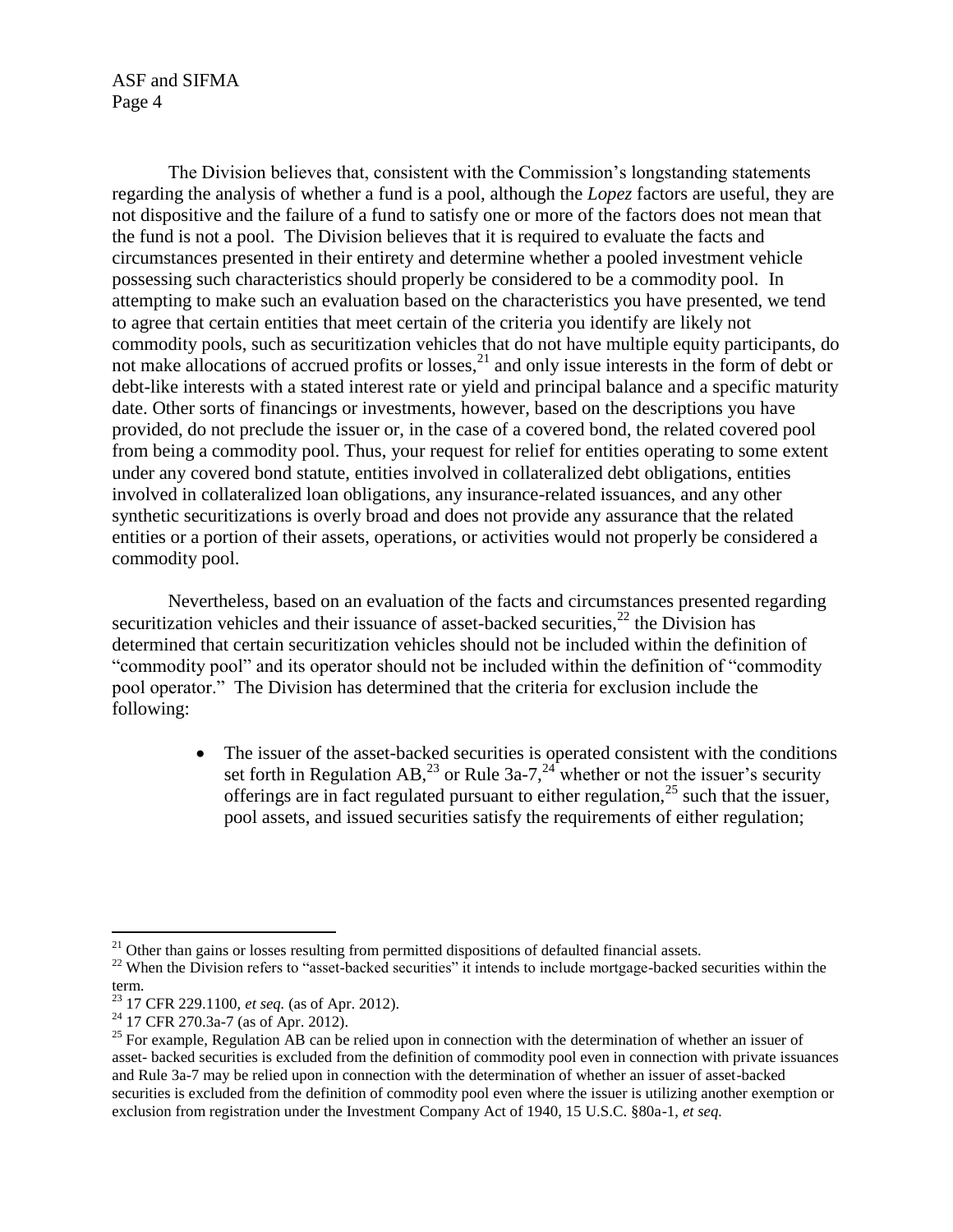- The entity's activities are limited to passively owning or holding a pool of receivables or other financial assets,<sup>26</sup> which may be either fixed or revolving,<sup>27</sup> that by their terms convert to cash within a finite time period<sup>28</sup> plus any rights or other assets designed to assure the servicing or timely distributions of proceeds to security holders;
- The entity's use of derivatives is limited to the uses of derivatives permitted under the terms of Regulation AB, which include credit enhancement and the use of derivatives such as interest rate and currency swap agreements to alter the payment characteristics of the cash flows from the issuing entity;
- The issuer makes payments to securities holders only from cash flow generated by its pool assets and other permitted rights and assets, and not from or otherwise based upon changes in the value of the entity's assets; and,
- The issuer is not permitted to acquire additional assets or dispose of assets for the primary purpose<sup>29</sup> of realizing gain or minimizing loss due to changes in market value of the vehicle's assets.

The Division believes that compliance with the aforementioned criteria results in the entity being substantively distinguishable from a fund that is properly considered a "commodity pool" under the definitions in Section 1a(10) of the CEA and Commission Regulation 4.10(b). Therefore, pursuant to Commission Regulation 140.99, the Division hereby interprets the definition of commodity pool under Section 1a(10) of the CEA and Commission Regulation 4.10(d) to not include entities that satisfy the criteria listed above.<sup>30</sup>

### **As for securitization vehicles that cannot satisfy all the criteria stated above, the Division notes that we remain open to discussions with securitization sponsors to consider the facts and circumstances of their securitization structures with a view to determining**

 $\overline{a}$  $26$  The term "financial asset" as used in this interpretative letter does not include transactions whereby an entity obtains exposure to an asset that is not transferred or otherwise part of the asset pool. This is consistent with guidance provided by the Securities and Exchange Commission in its adopting release for Regulation AB. *See* 70 FR 1597, 1614 (Jan. 7, 2005).

<sup>&</sup>lt;sup>27</sup> If the issuer is a "master trust," as that term is defined in Regulation AB, 17 CFR 229.1101(c)(3) (as of Apr. 2012), then the issuer must comply with the terms of Regulation AB and may be permitted to add additional assets to the pool that backs securities in connection with future issuances of asset-backed securities, which may be done in connection with maintaining a minimum pool balance in accordance with transaction agreements for master trusts with revolving periods or receivables or other financial assets that involve revolving accounts.

 $28$  Such would include the residual value realized on the disposition of leased assets to the extent consistent with the terms of Regulation AB.

<sup>&</sup>lt;sup>29</sup> Nothing in this requirement should be construed to permit the use of derivatives beyond those circumstances set forth in the third bullet point above.

 $30$  The Division is not providing relief for entities that cannot satisfy the conditions set forth in this letter, although it is not stating that additional relief for other types of funds may not be available in the future. Such entities may be entitled to temporary no-action relief pursuant to the terms set forth in a letter issued by the Division concurrent with this one that provides relief to various classes of Commission registrants.